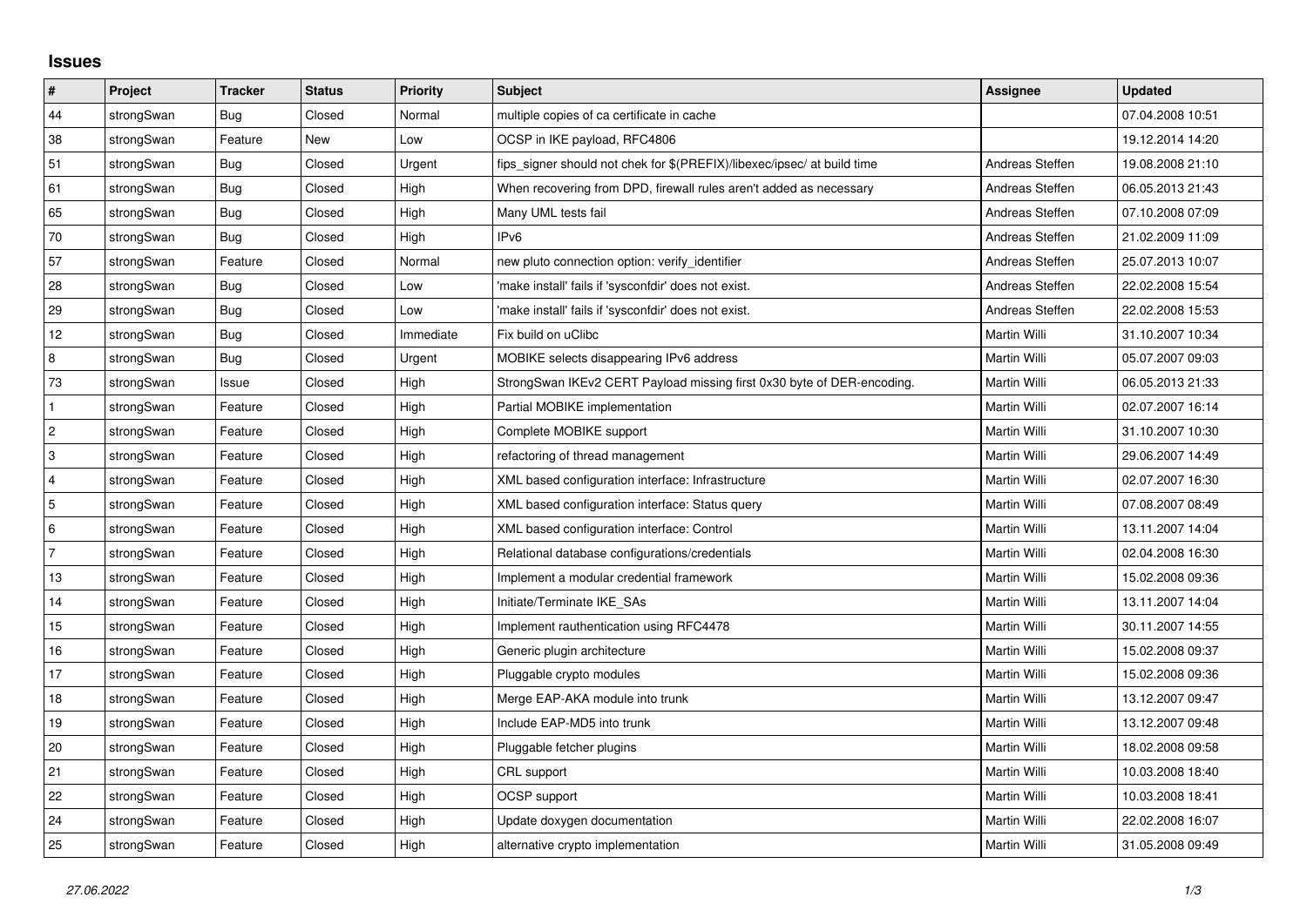| $\vert$ # | Project    | <b>Tracker</b> | <b>Status</b> | <b>Priority</b> | <b>Subject</b>                                                              | Assignee            | <b>Updated</b>   |
|-----------|------------|----------------|---------------|-----------------|-----------------------------------------------------------------------------|---------------------|------------------|
| 27        | strongSwan | Feature        | Closed        | High            | Create a database API                                                       | Martin Willi        | 19.02.2008 15:16 |
| 30        | strongSwan | Feature        | Closed        | High            | Certificate caching                                                         | <b>Martin Willi</b> | 02.04.2008 14:50 |
| 39        | strongSwan | Feature        | Rejected      | High            | Configuration support in Manager                                            | Martin Willi        | 04.07.2014 11:07 |
| 40        | strongSwan | Feature        | Closed        | High            | NetworkManager support                                                      | Martin Willi        | 22.08.2008 12:54 |
| 41        | strongSwan | Feature        | Closed        | High            | CFG attribute provider framework                                            | Martin Willi        | 16.04.2008 11:24 |
| 42        | strongSwan | Feature        | Closed        | High            | CFG attribute handler framework                                             | Martin Willi        | 28.04.2009 10:23 |
| 46        | strongSwan | Feature        | Closed        | High            | DNS resolving for hosts in ike_cfg                                          | Martin Willi        | 09.06.2008 09:34 |
| 47        | strongSwan | Feature        | Closed        | High            | <b>RNG API</b>                                                              | Martin Willi        | 16.04.2008 11:27 |
| 48        | strongSwan | Feature        | Closed        | High            | Parallel trustchain verification                                            | Martin Willi        | 16.04.2008 11:33 |
| 54        | strongSwan | Feature        | Closed        | High            | <b>EAP-Identity Server functionality</b>                                    | Martin Willi        | 22.08.2008 12:55 |
| 59        | strongSwan | Feature        | Closed        | High            | Add additinal signal dependent parameter to bus                             | Martin Willi        | 29.07.2008 11:04 |
| 60        | strongSwan | Feature        | Closed        | High            | Implement draft-sheffer-ikev2-gtc-00 with PAM password verification         | Martin Willi        | 22.08.2008 12:59 |
| 10        | strongSwan | Bug            | Closed        | High            | distribution cannot be built because logout.cs template is missing in trunk | Martin Willi        | 18.09.2007 07:43 |
| 11        | strongSwan | Bug            | Closed        | High            | Show IKE SA status overview                                                 | Martin Willi        | 31.10.2007 10:29 |
| 26        | strongSwan | Bug            | Closed        | High            | Port all tools to new crypto/credential APIs                                | <b>Martin Willi</b> | 21.03.2008 18:04 |
| 31        | strongSwan | <b>Bug</b>     | Closed        | High            | ikev2/rw-eap-aka-rsa scenario fails                                         | Martin Willi        | 19.03.2008 15:25 |
| 32        | strongSwan | <b>Bug</b>     | Closed        | High            | ikev2/rw-no-idr scenario fails                                              | <b>Martin Willi</b> | 19.03.2008 11:13 |
| 33        | strongSwan | Bug            | Closed        | High            | ikev2/crl-revoked scenario broken                                           | Martin Willi        | 19.03.2008 19:02 |
| 34        | strongSwan | <b>Bug</b>     | Closed        | High            | ikev2/multi-level-ca-loop segfaults                                         | Martin Willi        | 31.03.2008 09:19 |
| 35        | strongSwan | Bug            | Closed        | High            | ikev2/ocsp-no-signer-cert scenario segfaults                                | Martin Willi        | 02.04.2008 09:45 |
| 36        | strongSwan | <b>Bug</b>     | Closed        | High            | strongswan-4.2.0 does not compile with uclibc                               | Martin Willi        | 04.04.2008 13:51 |
| 43        | strongSwan | <b>Bug</b>     | Closed        | High            | missing certificate_identity in SQL database causes segfault                | Martin Willi        | 07.04.2008 10:08 |
| 45        | strongSwan | Bug            | Closed        | High            | Failure to open SQLite database crashes charon                              | Martin Willi        | 07.04.2008 09:16 |
| 49        | strongSwan | Bug            | Closed        | High            | starter log directly to terminal                                            | Martin Willi        | 30.04.2009 10:18 |
| 50        | strongSwan | <b>Bug</b>     | Closed        | High            | plutostderrlog option missing                                               | Martin Willi        | 11.05.2008 10:10 |
| 55        | strongSwan | <b>Bug</b>     | Closed        | High            | Implement SHA512/384/256 HMAC with proper truncation in kernel              | Martin Willi        | 03.12.2009 11:41 |
| 56        | strongSwan | Bug            | Closed        | High            | New interface for EAP-SIM backend                                           | Martin Willi        | 24.10.2008 10:23 |
| 64        | strongSwan | Bug            | Closed        | High            | MOBIKE with changed NAT mappings                                            | Martin Willi        | 08.10.2008 14:21 |
| 71        | strongSwan | Bug            | Closed        | High            | Improved Acquire handling                                                   | <b>Martin Willi</b> | 20.05.2009 11:54 |
| 79        | strongSwan | Bug            | Closed        | High            | Windows 7 sometimes fails to verify RSA signatures done by gcrypt           | Martin Willi        | 30.06.2009 12:22 |
| 68        | strongSwan | Issue          | Closed        | Normal          | ipsec pool - unknown IPSec command                                          | Martin Willi        | 06.05.2013 21:35 |
| 67        | strongSwan | Feature        | Closed        | Normal          | Implement DH groups 22-24                                                   | Martin Willi        | 19.04.2010 14:51 |
| 76        | strongSwan | Feature        | Closed        | Normal          | crypto test framework                                                       | Martin Willi        | 12.06.2009 11:31 |